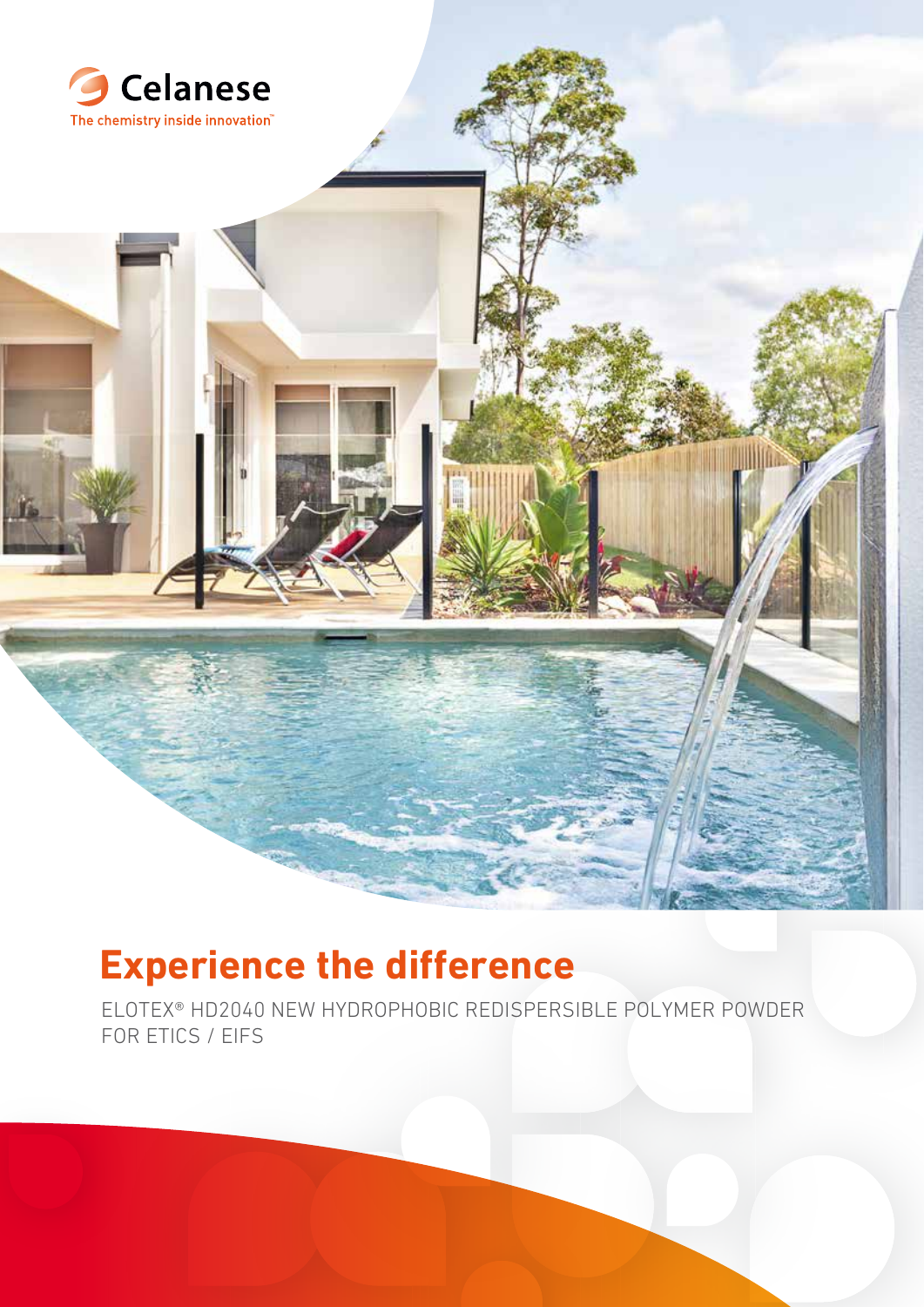ELOTEX® HD2040 our new hydrophobic redispersible polymer powder for ETICS / EIFS. Severe weather conditions as well as governmental and technical association standards such as ETAG004, put stronger demands on materials used in External Thermal Insulation Composite Systems (ETICS). Mortars used as an adhesive and/or base coat do not only need to ensure proper adhesion and impact resistance of the system but also to provide required water and humidity resistance (surface and bulk).

## **EXPERIENCE** THE DIFFERENCE

ELOTEX® HD2040 offers excellent hydrophobicity (reduced capillary water uptake), while improving the durability of the façades. Other technical requirements for dry-mix formulations, such as adhesion or impact resistance are not compromised on. The use of ELOTEX® HD2040 in ETICS mortars also brings a tremendous downstream benefit. It extends the lifetime of facades and takes away the need to repair or replace it.

ETICS designed according to ETAG004 recommendations need to fulfil requirements in terms of adhesion, impact resistance and hydrophobicity (capillary water uptake). Copolymers of ethylene and vinyl acetate (VAE) with high ethylene content are the technology of choice to achieve adhesion and impact resistance requirements. Necessary hydrophobicity levels can be achieved by:

- hydrophobized terpolymers containing hydrophobic monomers. These impact negatively adhesion and impact resistance
- fatty acid modified VAE copolymers, which show deficiency in long term hydrophobicity and require high dosage to reach ETAG004 capillary water uptake requirements
- VAE copolymers modified with hybrid, silane / fatty acid technology, which are current state of the art
- ELOTEX® HD2040 which offers best in class balance between hydrophobicity, adhesion and impact resistance

By the use of ELOTEX® HD2040, ETAG004 requirements can be reached at polymer dosages as low as 2.0%, even in demanding light weight formulations. Furthermore, as additional benefit to our customers, use of ELOTEX® HD2040 allows:

- Formulation freedom, cost optimization and possibility to mix ELOTEX® HD2040 with standard VAE copolymers (such as ELOTEX® FX2320)
- Reaching ETAG004 requirements at mix ratio 50% ELOTEX® HD2040 / 50% ELOTEX® FX2320 (or other standard VAE copolymers), even in light weight formulations

• Competitive product would need to be mixed at ratio of minimum 70% hydrophobic RPP / 30% ELOTEX® FX2320 (or other standard VAE copolymers) to reach the same performance.

Adhesion and Impact Resistance

|                | Hydrophobized                                        |
|----------------|------------------------------------------------------|
|                | terpolymers                                          |
| Hydrophobicity |                                                      |
|                | Ideal performance area to reach ETAG004 requirements |





Minimum RPP dosage necessary to reach ETAG004 requirements in a standard ETICS formulation

Use of ELOTEX® HD2040 hydrophobic redispersible polymer powder offers:

- Superior bulk hydrophobicity and low water uptake
- Reduced capillary water absorption
- Excellent surface hydrophobicity
- Improved durability